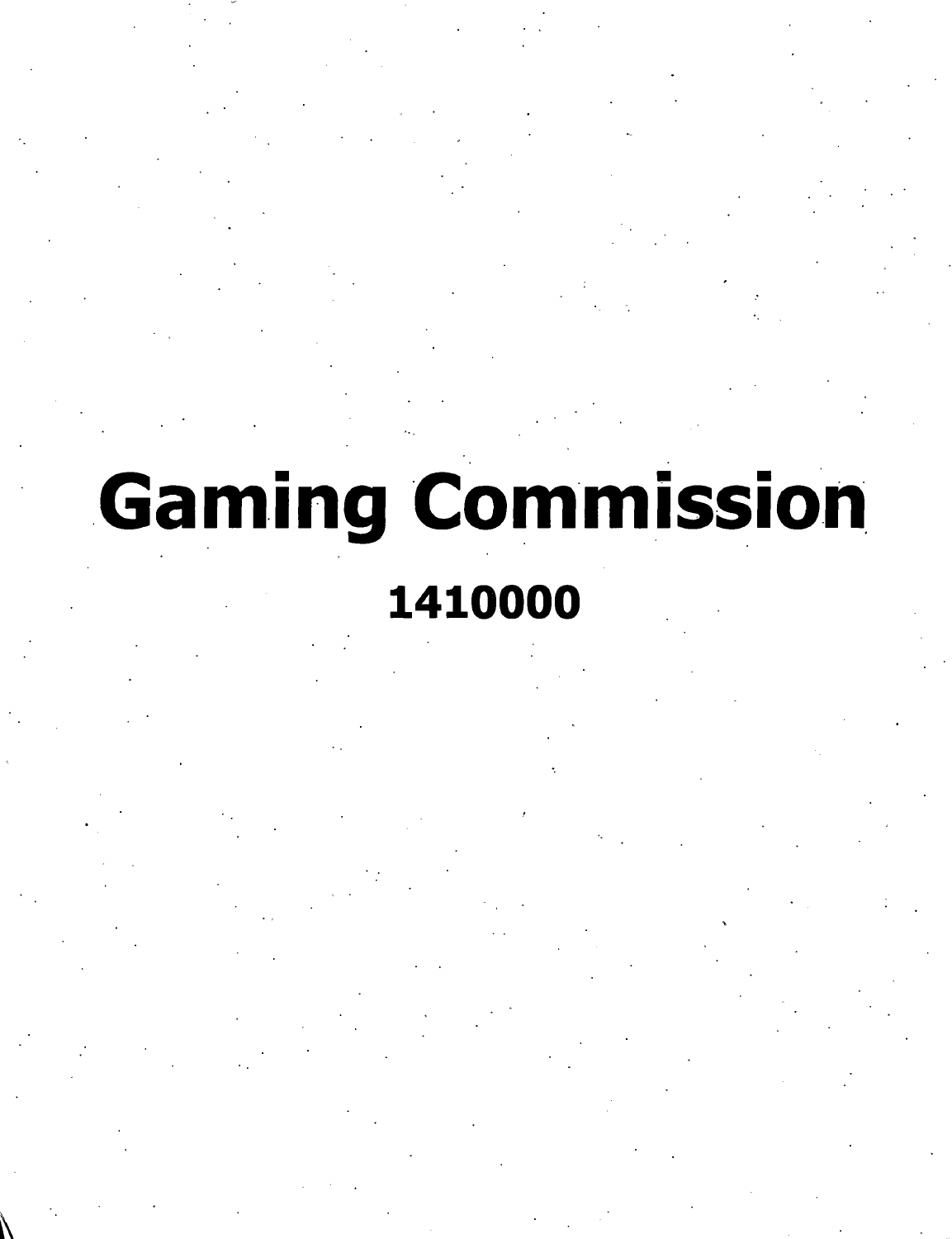*(*

AC 3272-S (Effective 4/12)

## FORM B

| <b>New York State Consultant Services</b><br><b>Contractor's Annual Employment Report</b><br>Report Period: April 1, 2019 to March 31, 2020                                                                                                                                                                                                                                                                                                |                   |                     |                              |  |
|--------------------------------------------------------------------------------------------------------------------------------------------------------------------------------------------------------------------------------------------------------------------------------------------------------------------------------------------------------------------------------------------------------------------------------------------|-------------------|---------------------|------------------------------|--|
| Contracting State Agency Name: New York state Gaming Commission<br>Contract Number: C150018<br><b>Agency Business Unit: GAM01</b><br>Contract Term: 03/28/2016 to 03/27/2021<br>Agency Department ID: 1410000<br>Contractor Name: TruView BSI, LLC.<br>Contractor Address: 25 Newbridge Road, Hicksville, NY 11801<br>Description of Services Being Provided: Background Investigation Services-VLG Licenses.                              |                   |                     |                              |  |
| Scope of Contract (Choose one that best fits):<br>$\Box$ Evaluation<br><b>∶⊟ Research</b><br>Training<br>∏ Analysis<br>Other IT consulting<br>Data Processing<br>Computer Programming<br>$\Box$ Environmental Services<br>Engineering<br>Architect Services<br>$\Box$ Surveving<br><b>Health Services</b><br>□ Mental Health Services<br>Accounting<br>$\Box$ Auditing<br>$\Box$ Paralegal<br>$\Box$ Legal<br>$\boxtimes$ Other Consulting |                   |                     |                              |  |
|                                                                                                                                                                                                                                                                                                                                                                                                                                            | Number of         | Number of           | <b>Amount Pavable</b>        |  |
| <b>Employment Category</b>                                                                                                                                                                                                                                                                                                                                                                                                                 | <b>Employees</b>  | <b>Hours Worked</b> | <b>Under the Contract</b>    |  |
| General and Operations Managers                                                                                                                                                                                                                                                                                                                                                                                                            | 1.00              | 1,560.00            | \$153,611.59                 |  |
| 11-1021.00<br>9Survey Researchers<br>19-3022.00                                                                                                                                                                                                                                                                                                                                                                                            | 3.00              | 1,656.00            | \$163,064.60                 |  |
| <b>Eligibility Interviewers, Government</b><br>43-4061.00<br>Programs                                                                                                                                                                                                                                                                                                                                                                      | 1.00 <sub>1</sub> | 441.00              | \$43.424.81                  |  |
|                                                                                                                                                                                                                                                                                                                                                                                                                                            | 0.00              | 0.00                | \$0.00                       |  |
|                                                                                                                                                                                                                                                                                                                                                                                                                                            | 0.00              | 0.00                | \$0.00                       |  |
|                                                                                                                                                                                                                                                                                                                                                                                                                                            | 0.00              | 0.00                | $\mathbf{r}^{(1)}$<br>\$0.00 |  |
|                                                                                                                                                                                                                                                                                                                                                                                                                                            | 0.00              | 0.00                | \$0.00                       |  |
|                                                                                                                                                                                                                                                                                                                                                                                                                                            | 0.00              | 0.00                | \$0.00                       |  |
|                                                                                                                                                                                                                                                                                                                                                                                                                                            | 0.00              | 0.00                | \$0.00                       |  |
|                                                                                                                                                                                                                                                                                                                                                                                                                                            | 0.00              | 0.00                | \$0.00                       |  |
|                                                                                                                                                                                                                                                                                                                                                                                                                                            | 0.00              | 0.00                | \$0.00                       |  |
|                                                                                                                                                                                                                                                                                                                                                                                                                                            | 0.00              | 0.00                | \$0.00                       |  |
|                                                                                                                                                                                                                                                                                                                                                                                                                                            | 0.00              | 0.00                | \$0.00                       |  |
| <b>Total this Page</b>                                                                                                                                                                                                                                                                                                                                                                                                                     | 5.00              | 3,657.00            | \$360,101.00                 |  |

Name of person who prepared this report: Jacqueline Petrow

Title:- Human Resources Coordinator Preparer's Signature:

Date Prepared: 05/12/20.20

Phone #: 516-289-0277

(Use additional pages, if necessary) example of the example of the example of the example of the example of the example of the example of the example of the example of the example of the example of the example of the examp